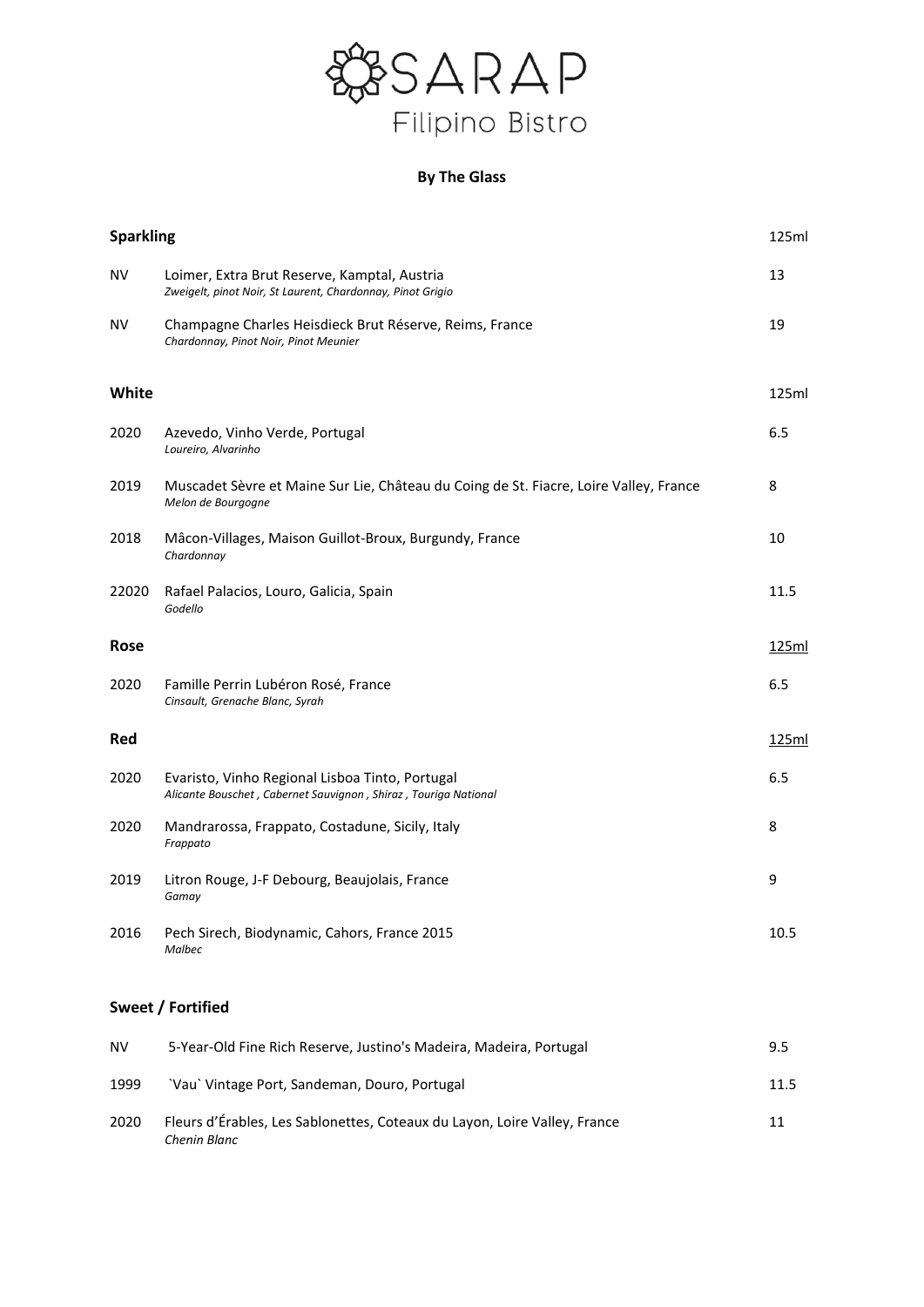# **Sparkling**

*Godello*

| NV    | Poiré de Normandie, Le Père Jules, Normandy, France                                                                       | 19            |
|-------|---------------------------------------------------------------------------------------------------------------------------|---------------|
| ΝV    | Cidre de Normandie, Le Père Jules, Normandy, France                                                                       | 19            |
| ΝV    | Loimer, Extra Brut Reserve, Kamptal, Austria<br>Zweigelt, pinot Noir, St Laurent, Chardonnay, Pinot Grigio                | 76            |
| ΝV    | Champagne Charles Heisdieck Brut Réserve, Reims, France<br>Chardonnay, Pinot Noir, Pinot Meunier<br><b>MAGNUM £210.00</b> | 105           |
| ΝV    | Nyetimber Brut Reserve, West Sussex, England<br>Chardonnay                                                                | 118           |
| ΝV    | Champagne Charles Heisdieck Rosé Réserve, Reims, France<br>Chardonnay, Pinot Noir, Pinot Meunier                          | 132           |
| White |                                                                                                                           | <b>Bottle</b> |
|       |                                                                                                                           |               |
| 2020  | Azevedo, Vinho Verde, Portugal<br>Loureiro, Alvarinho                                                                     | 31.5          |
| 2020  | Picpoul de Pinet « Baron de la Badassière », Languedoc, France<br>Picpoul                                                 | 37            |
| 2019  | Muscadet Sèvre et Maine Sur Lie, Château du Coing de St. Fiacre, Loire Valley, France<br>Melon de Bourgogne               | 42            |
| 2020  | Turi Bianco, Salvatore Marino, Pachino, Sicily, Italy<br>Catarratto                                                       | 49.5          |
| 2020  | Loimer, Grüner Veltliner, Kamptal, Austria<br>Grüner Veltliner                                                            | 52.5          |
| 2020  | Pateiro, Saramusa, Ribeiro, Spain<br>Treixadura                                                                           | 54            |
| 2018  | Heidi Schröck & Söhne, Furmint, Austria<br><b>Furmint</b>                                                                 | 56            |
| 2018  | Mâcon-Villages, Maison Guillot-Broux, Burgundy, France<br>Chardonnay                                                      | 58            |
| 2019  | Litron Blanc (1Litre Bottle), J-F Debourg, Beaujolais, France<br>Viognier, Chardonnay                                     | 59            |
| 2019  | « Les Contours de Mairlant», François Villard, Northern Rhone, France<br>Marsanne, Roussanne                              | 60            |
|       |                                                                                                                           |               |

2018 St-Véran « Madame Noly », Domaine de la Chapelle, Burgundy, France 72.5 *Chardonnay*

2020 Rafael Palacios, Louro, Galicia, Spain 68.5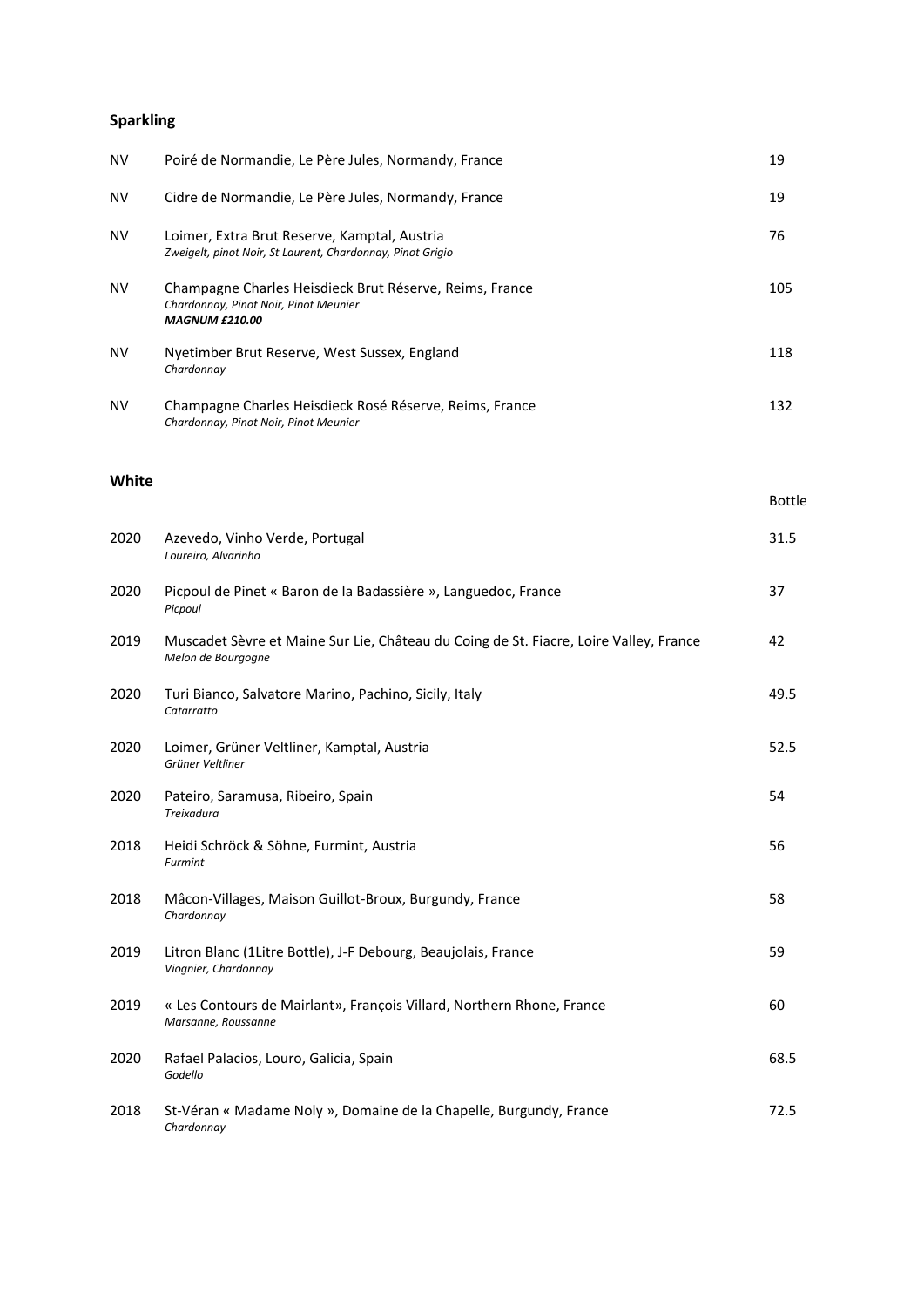#### **Rosé**

| 2020 | Famille Perrin Lubéron Rosé, France<br>Cinsault, Grenache Blanc, Syrah                                             | 31.5 |
|------|--------------------------------------------------------------------------------------------------------------------|------|
| 2020 | Domaine Joel Delaunay, Les Cabotines, Touraine, France<br>Gamay, Pinot d'Aunis                                     | 41   |
| 2020 | Miraval Rosé, Jilie-Pitt-Perrin, Château Miraval, Provence<br>Cinsault, Grenache, Syrah, Rolle                     | 59.5 |
| Red  |                                                                                                                    |      |
| 2019 | Evaristo, Vinho Regional Lisboa Tinto, Portugal<br>Alicante Bouschet, Cabernet Sauvignon, Shiraz, Touriga National | 31.5 |
| 2020 | Castello d'Acqua Rosso, Tomasso Turci, Emilia-Romagna, Italy<br>Marzemino, Malbo Gentile & Lambrusco Grasparossa   | 38   |
| 2020 | Mandrarossa, Frappato, Costadune, Sicily, Italy<br>Frappato                                                        | 44.5 |
| 2020 | Vins de Pedra, Negre de Folls, Conca de Barbera, Spain<br>Garnacha, Trepat                                         | 46.5 |
| 2018 | L'Appel des Sereines, Francois Villard, Northern Rhone Valley, France<br>Syrah                                     | 54   |
| 2020 | Saumur Champigny, Domaine des Sables Verts, « Glouglou »<br>Cabernet Franc                                         | 56   |
| 2016 | Pech Sirech, Biodynamic, Cahors, France 2015<br>Malbec                                                             | 58   |
| 2019 | Litron Rouge (1Litre Bottle), J-F Debourg, Beaujolais, France<br>Gamay                                             | 59   |
| 2019 | "Pride of the Fleurie Peninsula", Barossa Valley, Australia<br>Cabernet Sauvignon                                  | 59   |
| 2019 | Moritz Prado, Terroir de Roche, Alsace, France<br><b>Pinot Noir</b>                                                | 62   |
| 2020 | Côtes-du-Rhône, « Petit Ours » Matthieu Barret<br>Syrah                                                            | 68.5 |
| 2020 | Cullen, Red Moon, Margaret River, Australia<br>Malbec, Petit Verdot, Merlot                                        | 72.5 |